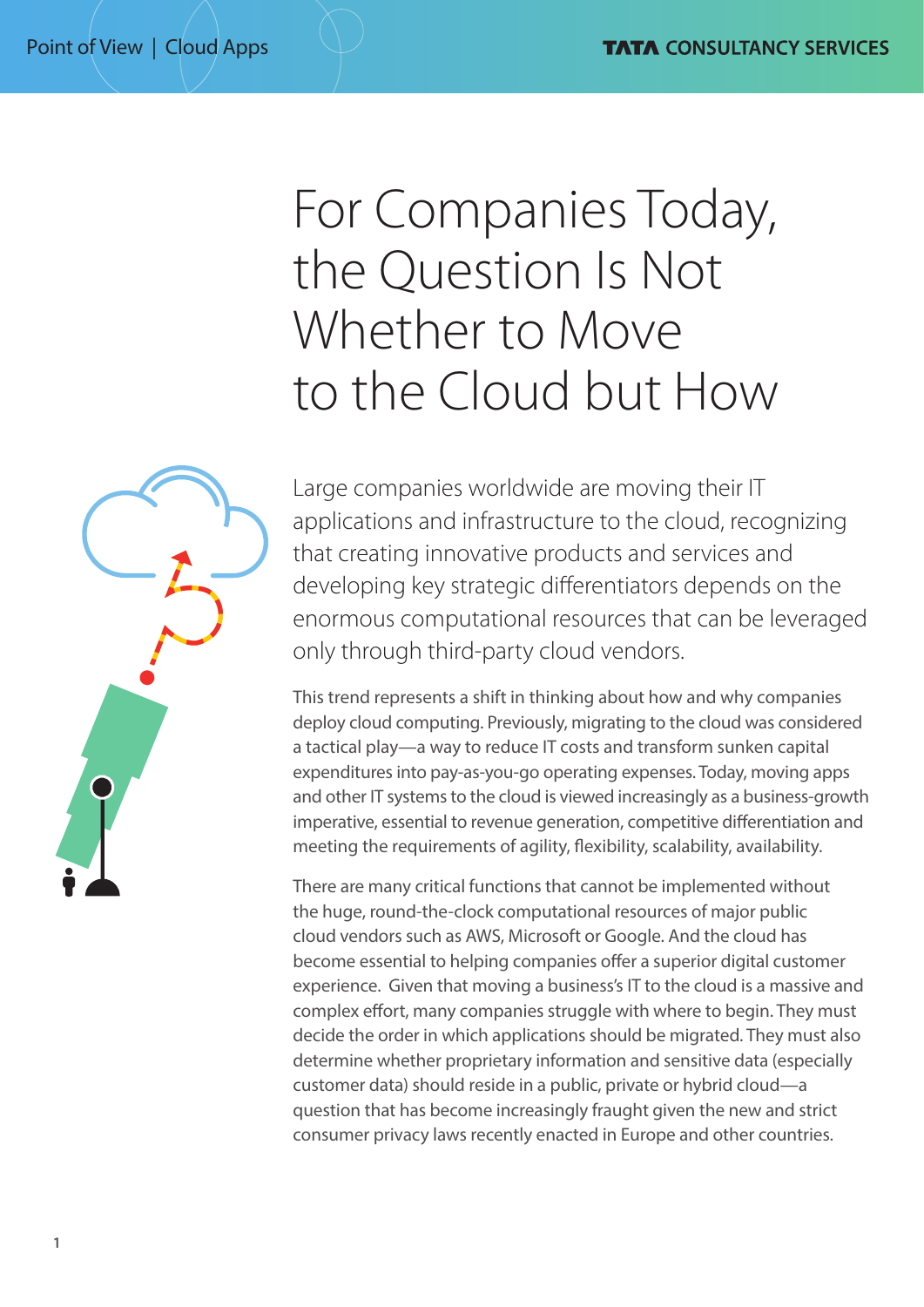

# Why tactical lift-and-shift cloud migration is inadequate

In the past, CIOs intended to take an IT-driven approach to cloud migration. The initial focus was on cost and the movement started with a lift and shift approach of moving tasks from on-premises systems to the cloud.

This tactical approach is not optimal because it is based on creating IT efficiencies rather than building strategic digital capabilities that can provide competitive advantages. Companies that lift-and-shift are addressing their existing challenges, but they are not considering the vast possibilities cloud systems offer, like application modernization, digital transformation and data monetization.

As an example, many companies attempt to modernize their systems by retaining their legacy mainframe and building an API layer on top of it, thereby accepting the limitations of the underlying system to respond to the needs of modern business. On the other hand, one major U.S. healthcare business is modernizing its sales and marketing applications by replacing its mainframe applications with Java-based applications using a microservices architecture in the cloud and thereby responding to the market needs of agility, flexibility and scalability.

#### **Customer Example**

# A media-analysis firm uses microservices to boost agility

A leading media analysis and measurement firm needed to adapt to rapidly changing media consumption trends—including the rising utilization of mobile devices—to meet the needs of its clients. With the proliferation of digital technologies, it had been challenging to understand buyer preferences in digital channels. To address this, the company conceived a system with round-the-clock listening services capturing consumer data from a variety of digital channels and social media.

To do so, it deployed a loosely-coupled, modular microservices-based architecture enabling efficient data processing on multiple nodes. The system is inherently scalable and reliable, leveraging AWS<sup>1</sup> RabbitMQ<sup>2</sup> (an open-source message broker for cloud applications), and Redis<sup>3</sup> (an open-source technology that supports automated database applications in the cloud).

This cloud-based system supports 200,000 concurrent users with data measurement every 10 seconds. It models around domain boundaries to reflect changes in business processes and is highly scalable with the ability to handle large volumes of measurement data.

3 Redis accessed July 15, 2018, https://redis.io/topics/introduction

<sup>&</sup>lt;sup>1</sup> Amazon, What is Docker? accessed July 23, 2018, https://aws.amazon.com/docker/

<sup>2</sup> RabbitMQ, RabbitMQ is the most widely deployed open source message broker accessed July 26, 2018, https://www.rabbitmq.com/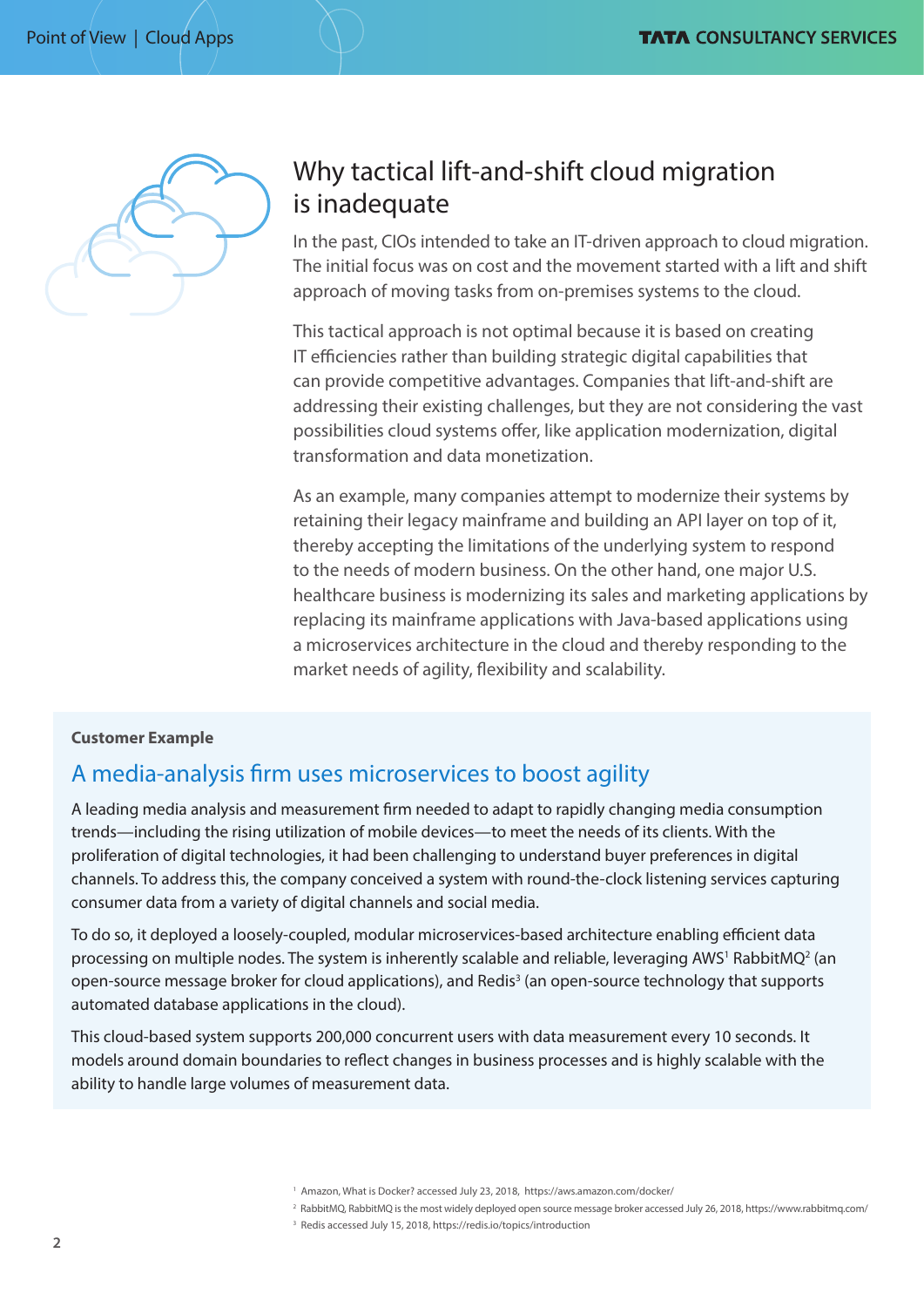

# Four Strategic Steps to Cloud Migration

Rather than lifting-and-shifting to save on IT overhead, companies should move away from their limiting legacy systems by re-architecting and transforming monolithic applications to a digital core.

Implementing a cloud-empowered digital transformation entails four steps: creating a strategy, devising an appropriate architecture, developing a migration roadmap and cloud migration.

#### **Step 1: Establishing a Business-Driven Cloud Strategy**

To develop a winning cloud-empowered strategy, executives need to identify applications and initiatives that that will drive company-wide success. Business drivers include risk, the competitive landscape, urgent business needs, growth opportunities, innovation as a differentiator, and the potential for developing new lines of business. Executives also need to examine cloud migration in terms of "as-is versus the target state," prioritizing both immediate opportunities and critical digital transformation needs.

Achieving digital maturity should be a key goal for cloud migration strategies. With the proliferation of new, critical and powerful technologies, digital maturity is essential for aligning the business with transformative business model operations, such as those deployed by Uber and Airbnb, and modernized processes adopted in the transportation and finance sectors with, respectively, automated booking and mobile banking. Digital maturity consists of building new cloud-native capabilities, transforming the architecture and leveraging business and contextual knowledge.

Executives should also examine new data opportunities unleashed in the cloud by exploring the possibilities to leverage data as an asset. For example, by working within a partner ecosystem, a company can expose data in a secured manner and regulatory compliant manner to monetize data. Leveraging cloud-native technologies can reveal new revenue streams, fueling business growth. Banks, for instance, are using data for creating expanded (and profitable) customer service ecosystems, while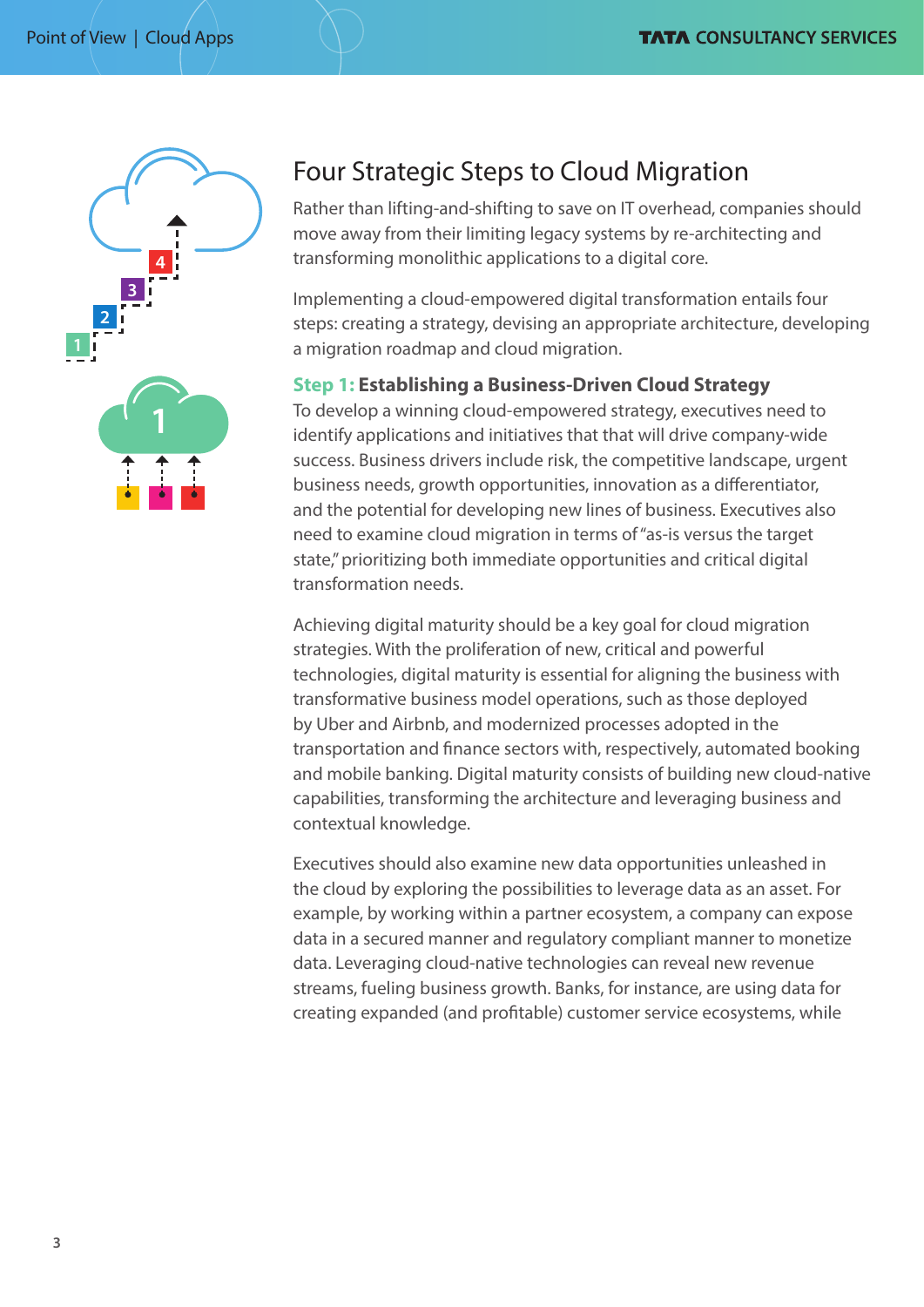

information services companies are leveraging cloud-native technologies to capture their target audience and measure the effectiveness of marketing campaigns. Hyper-growth is only possible with a clear digital agenda, a platform-based approach, multi-cloud integration, API implementation and microservices.

#### **Step 2: Defining the Optimal Architecture**

Once the strategy is established, the company should turn its attention to cloud architecture. Defining an optimal architecture ensures that cloud migration is executed in a way that matches the business strategy with regulatory compliance and data security constraints, among others. Depending on these constraints, the right architecture may be public, private, or a hybrid approach. Key factors to consider include needs for agility, scalability, availability, data sensitivity/risk profile, innovation, time to market and cost.

For example, a healthcare company or financial institution may maintain customer data in a private cloud to ensure the privacy and security of sensitive, regulated data and move some of the applications to a public cloud. In contrast, a retailer may prioritize the ability to scale up and down quickly as demand fluctuates, such as at holiday peak times, and leverage a public cloud. For online services such as Netflix or Hulu, the most important consideration may be availability and failover to prevent customer-frustrating outages; they may need a microservice-based architecture with redundancy to ensure smooth functioning. In industries like pharma, where innovation is critical, the cloud applications with a serverless architecture may deliver the ability to process and analyze data more quickly to meet business needs.

Architecture may also address such factors as how to consolidate data processing from disconnected entities, and how to avoid getting locked into any single cloud vendor's platform. Or, it may address the need for geo-replicated solutions, addressing regional regulatory compliance demands. For example, a pharmaceutical company may design its cloud architecture to support a globally distributed access-management solution, with variations to ensure compliance with a complex variety of regional regulations.

*Companies should move away from their limiting legacy systems by re-architecting and transforming monolithic applications to a digital core.*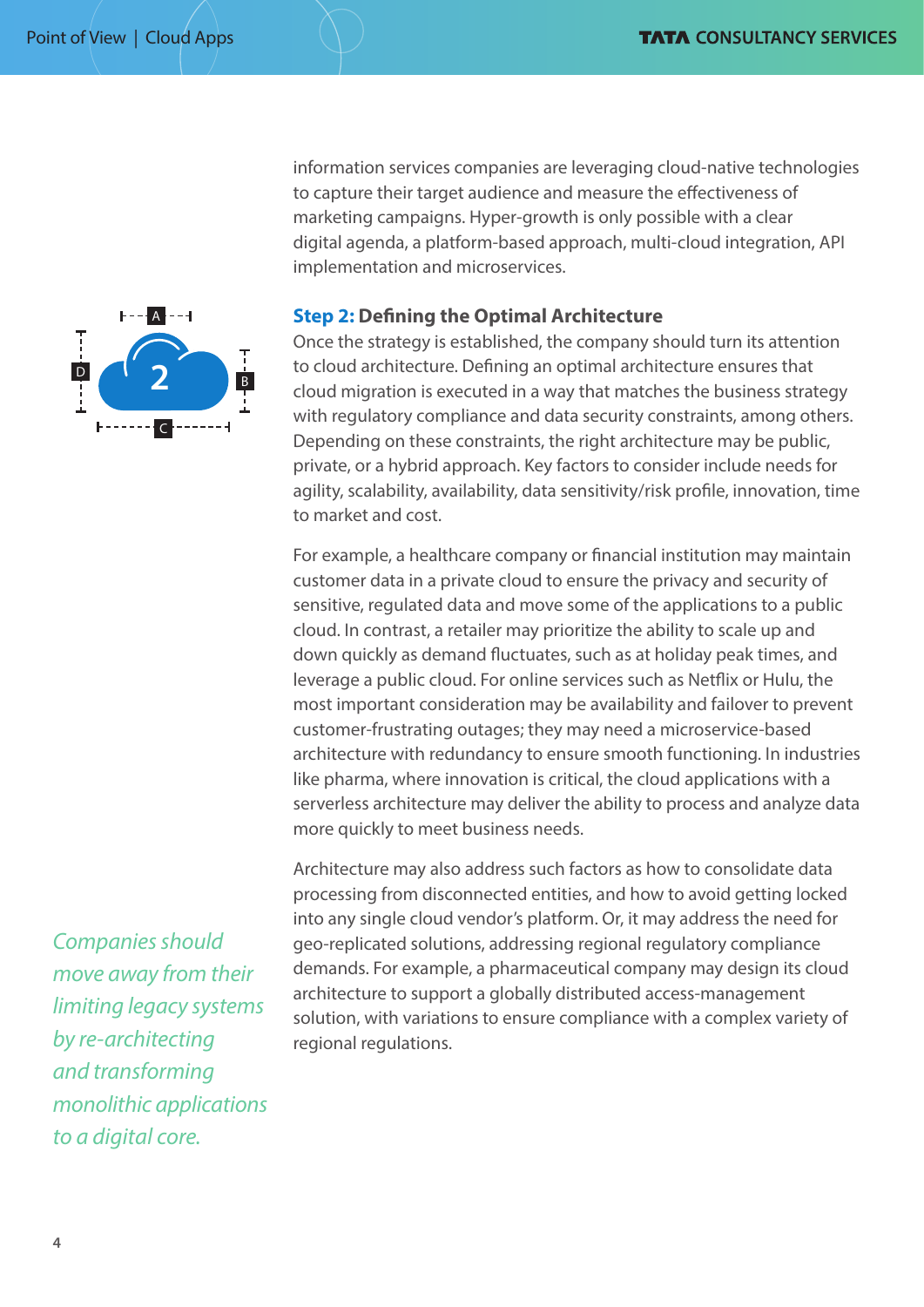

### **Step 3: Creating the Roadmap**

In addition to a business-driven strategy and an architecture that conforms with a business's needs and market constraints, companies should develop a roadmap that ensures a seamless migration to the cloud. The roadmap incorporates such factors as how to implement migration with minimal impact on business units or on currently operating IT systems. It also identifies strategies to follow for analytical applications (such as in data lakes) and addresses how to handle commercial off-the-shelf applications, such as a company's ERP system.

In practice, companies tend to address cloud-based modernization roadmaps via one of the following four approaches:

**E** Savings first, modernization later. In this case, the company's priority is cutting costs. Migrate the cost-intensive applications and resources to the cloud first and free up the overhead costs of data centers. Consider the modernization of specific applications at a later stage based on specific business needs.

This path is usually taken due to constraints such as limited resources, security concerns, or change management considerations. This roadmap is typically chosen by companies with mid-size application footprints, mostly in the retail, hospitality, travel and insurance sectors.

■ **Modernization first, then business model transformation.** This roadmap seeks to use the cloud to leverage technological advances to drive current business improvements that transform the business model. This roadmap is often chosen by companies with a small application footprint but a strong digital agenda.

The banking and financial services industry sees this approach playing out. For example, a Nordic bank has modernized its payment applications and transformed the business model leveraging microservices and an APIbased architecture. A major European bank, meanwhile has responded to its market conditions—including competition from fintechs, as well as new regulatory requirements—by seeking to future-proof itself with a transformational digital banking strategy. It is leveraging cloud APIs to create a common ecosystem with partners and other fintechs, driving thirdparty innovation that benefits the bank and its ecosystem partners. In so doing, the bank has defined the future-state architecture for API banking.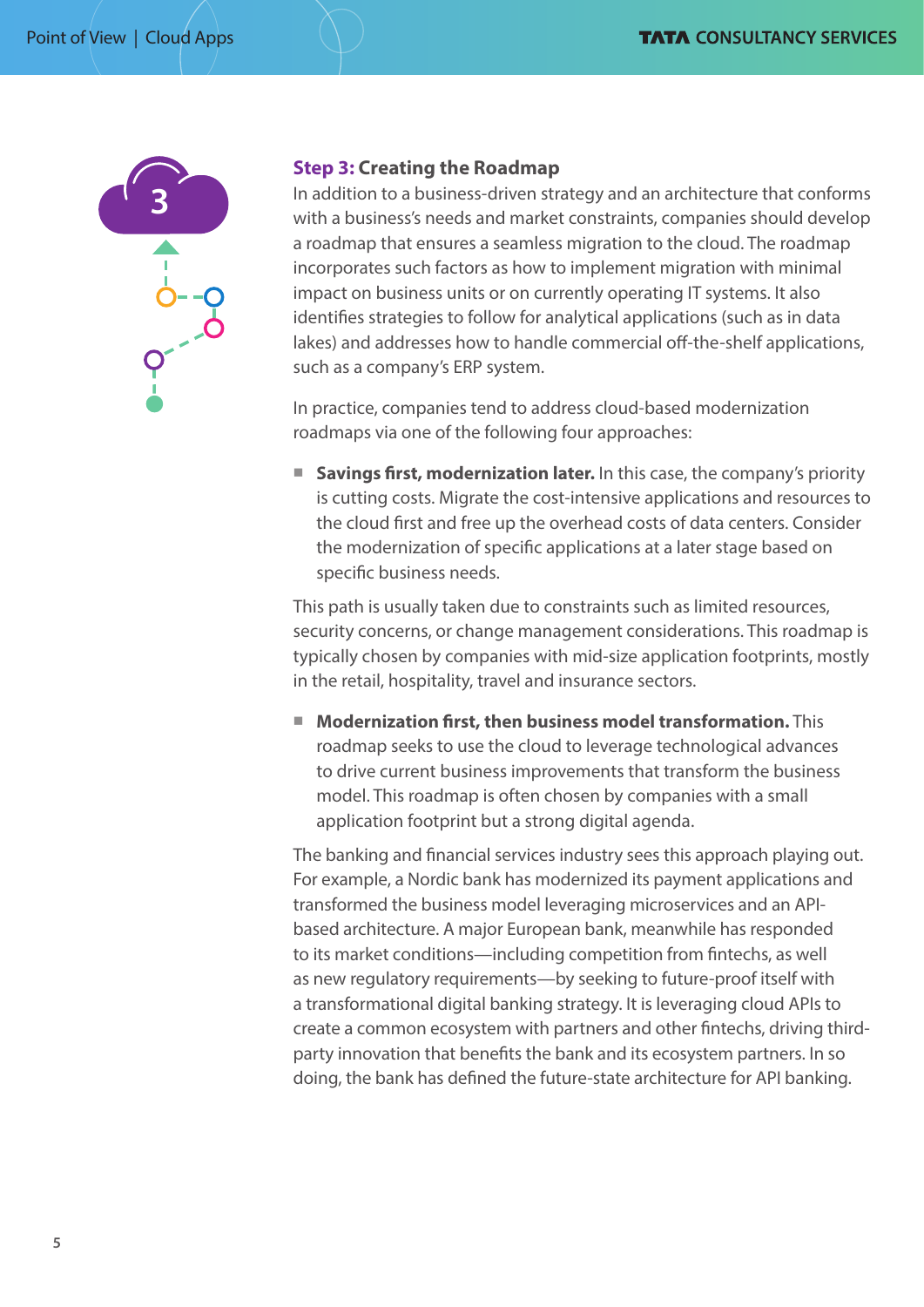*Companies should develop a roadmap which incorporates such factors as how to implement migration with minimal impact on business units or on currently operating IT systems.*

Its business goals include increasing agility, reducing time to market, creating new revenue streams, and enabling new business models.

■ **Entering the cloud through data services.** Organizations with data lakes and heavy analytical applications are planning to leverage the cloud to modernize their analytical applications. Here, the roadmap begins with modernization and movement to the cloud of their analytical applications. The remaining applications may stay on-premise or move to the cloud based on a firm's overall cloud strategy.

For example, a major European postal services company has devised a strategy to move their business intelligence applications along with the data marts holding more than 50 Terabytes of data to the public cloud and connecting its on-premise applications through a dedicated data pipe. The strategy for migrating the other applications will be framed parallel to the above initiative.

**Enabling a superior last-mile experience.** Some businesses with heavy monolithic and legacy commercial off-the-shelf systems (such as ERP and CRM) are looking at the cloud to enable state-of-the-art user experiences for their business with a mobile layer on top of their existing application landscape.

For example, a government insurance business based in the Middle East has leveraged cloud-native technologies to build a mobile user interface for a selected set of their commercial off-the-shelf functionalities.

#### **Customer Example**

## A bank uses "APIfication" for innovation

A leading European bank implemented an APIfication strategy to innovate more quickly and lay the groundwork for a series of new customer-facing apps. There were three business drivers for this. First, to adopt new digital banking business models with a partner ecosystem. Second, to take a leadership position in a changing landscape with increasing competition from fintechs. Third, to comply with the European Union's revised payment services directive, PSD2.

The solution included designing an API banking architecture, comprised of high-level architecture, process flows, security and data models. It leveraged Apigee,<sup>4</sup> a Google API platform, and node.js, an open-source server environment.

The project established an ecosystem to work with partners and fintechs, to drive innovation. It also created new business models and revenue streams, while complying with PSD2 regulations.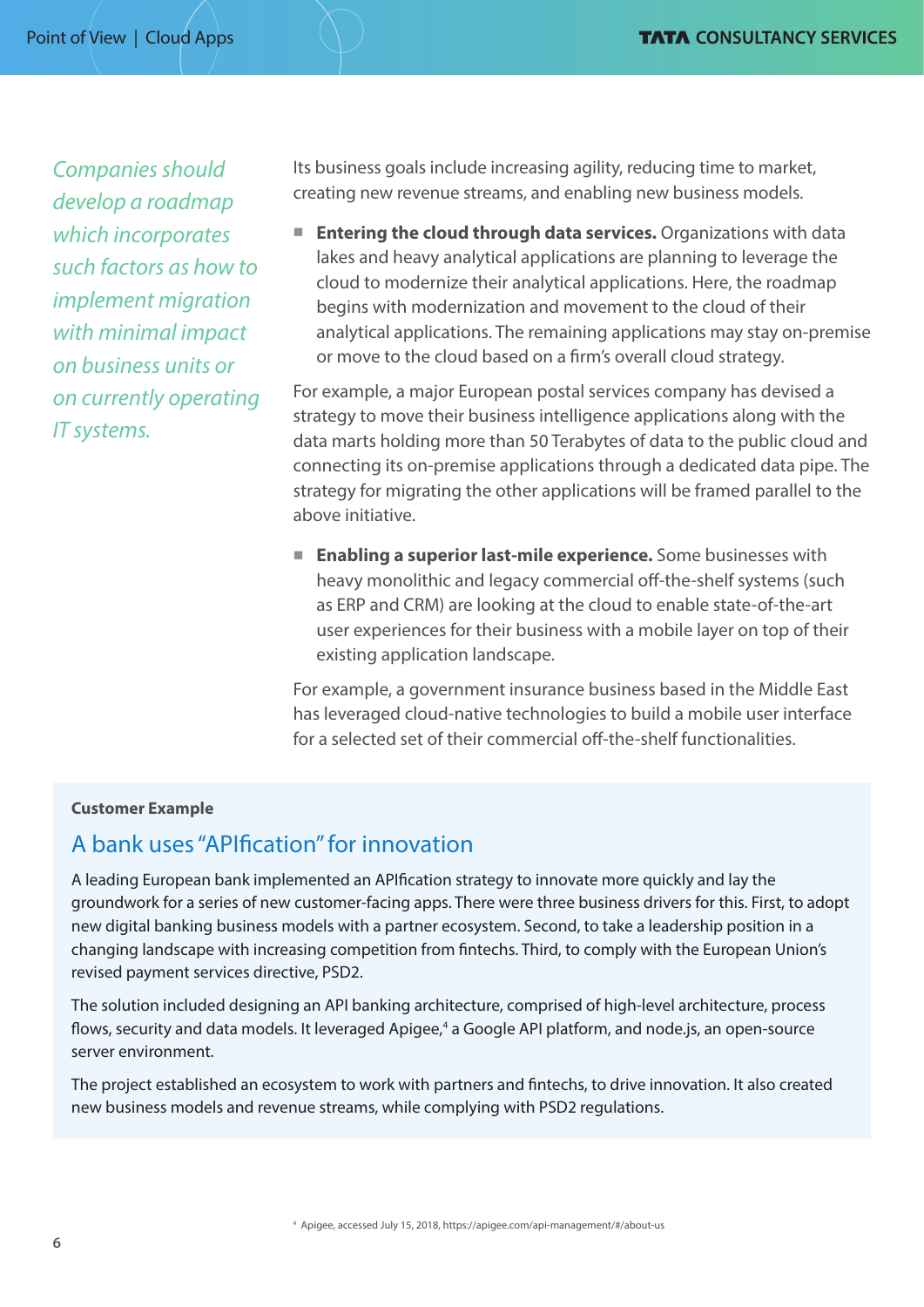

#### **Step 4: Choosing the Path to Cloud Migration**

Effective deployment of the cloud strategy and roadmap ensures success of the cloud migration initiative. There are three varieties of cloud migration: low touch, high touch and modernization, as illustrated in Figure 1 below.

**Figure 1: Low Touch, High Touch and Modernization Paths to Cloud Migration**



Low touch migration deals with the lift and shift of applications to the cloud. It involves low-risk, highly automated, catalogue-based migration services of applications and data. This approach has a rapid scale up capability.

High touch migration involves refactoring of applications (i.e., they can be moved to the cloud with configuration changes and minor modifications) or re-platforming of applications (i.e., they can be deployed on different operating systems with minor modifications). It requires a configurable, variable, application-specific approach with strong transparency in terms of the costs and timeline to completion.

Application modernization services includes applications reengineering, new development and is artisanal in nature. This leverages what we call Business 4.0 principles—the fourth industrial revolution in which successful businesses will use people, technology and data to be intelligent, agile and automated, and on the cloud.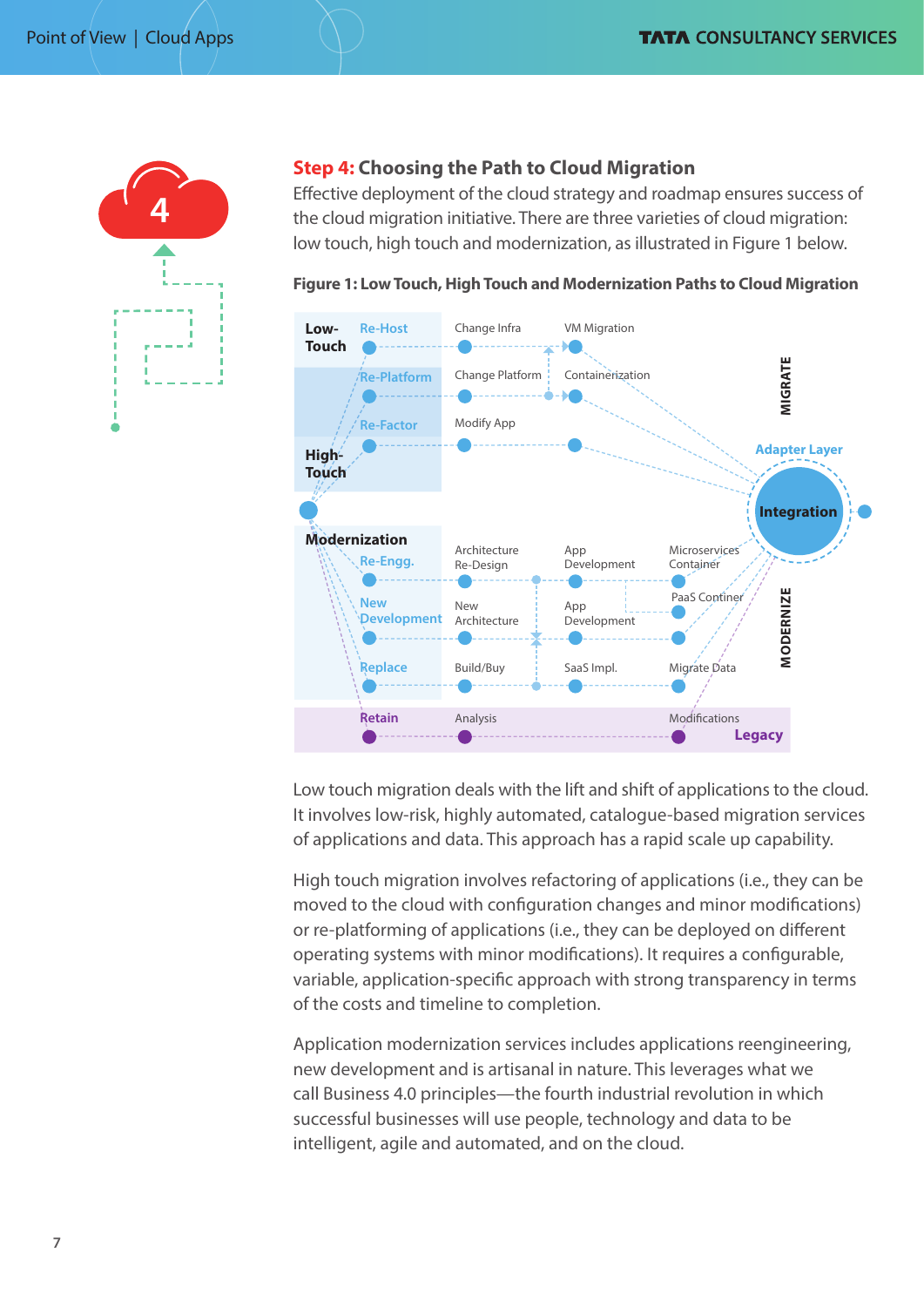

# Not Easy, But Worth It

Implementing a cloud-empowered business modernization effort is a major undertaking for any company. It will affect nearly every aspect of the business, from front-end customer-facing applications and processes to back-end financial and inventory systems. As such, there are key barriers that every company must overcome to be successful.

Not surprisingly, the effort will demand careful planning to create an appropriate strategy, architecture and roadmap. A company, no matter its size, must be prepared to rethink how it addresses its key business drivers. Based on that, it must develop and execute the plan over the course of months and commit sufficient resources to the effort. Perhaps most importantly, the company must create a leadership team with broad support and participation from the C-suite, operations and affected business units, as well as from the tech team. It must avoid allowing the IT team to drive the process based on its (or the company's) tactical, short-term needs. A shared vision and thorough buy-in from all these stakeholders ensures the best possible outcome.

Once the plan is agreed to, the company must verify that it has the requisite tech capabilities (and talent) to work with its chosen vendor to develop, test, and implement the project without compromising its ongoing operations. And it must do its due diligence to be sure that the vendor has the experience and capacity to help engineer an optimal transformation that will prepare the company for a cloud-driven future.

To help clients achieve their digital transformation, the vendors should provide a portfolio of methodologies. It must have decision, migration and modernization services to help the company achieve its digital transformation with a set of automated accelerators, in a

#### **Customer Example**

# An airline uses a hybrid cloud integration to manage schedules

A leading U.S. airline deployed hybrid integration to plan crew schedules. The business drivers included the need to manage multiple sources of crew information across various domains (crew profile, planning and operations) for various channels, and keeping up with Federal Aviation Administration (FAA) rules.

The airline's solution entailed an enterprise-wide platform for integrated crew domain information. It eliminated point-to-point communication and tight coupling between systems, and published services for users leveraging a cloud-based integration platform-as-a-service (iPaaS). The system enabled the airline to establish automated business rules. Via this cloud solution, the crew can manage its own activities more efficiently (and within regulations), with operations using multiple channels to oversee their activity.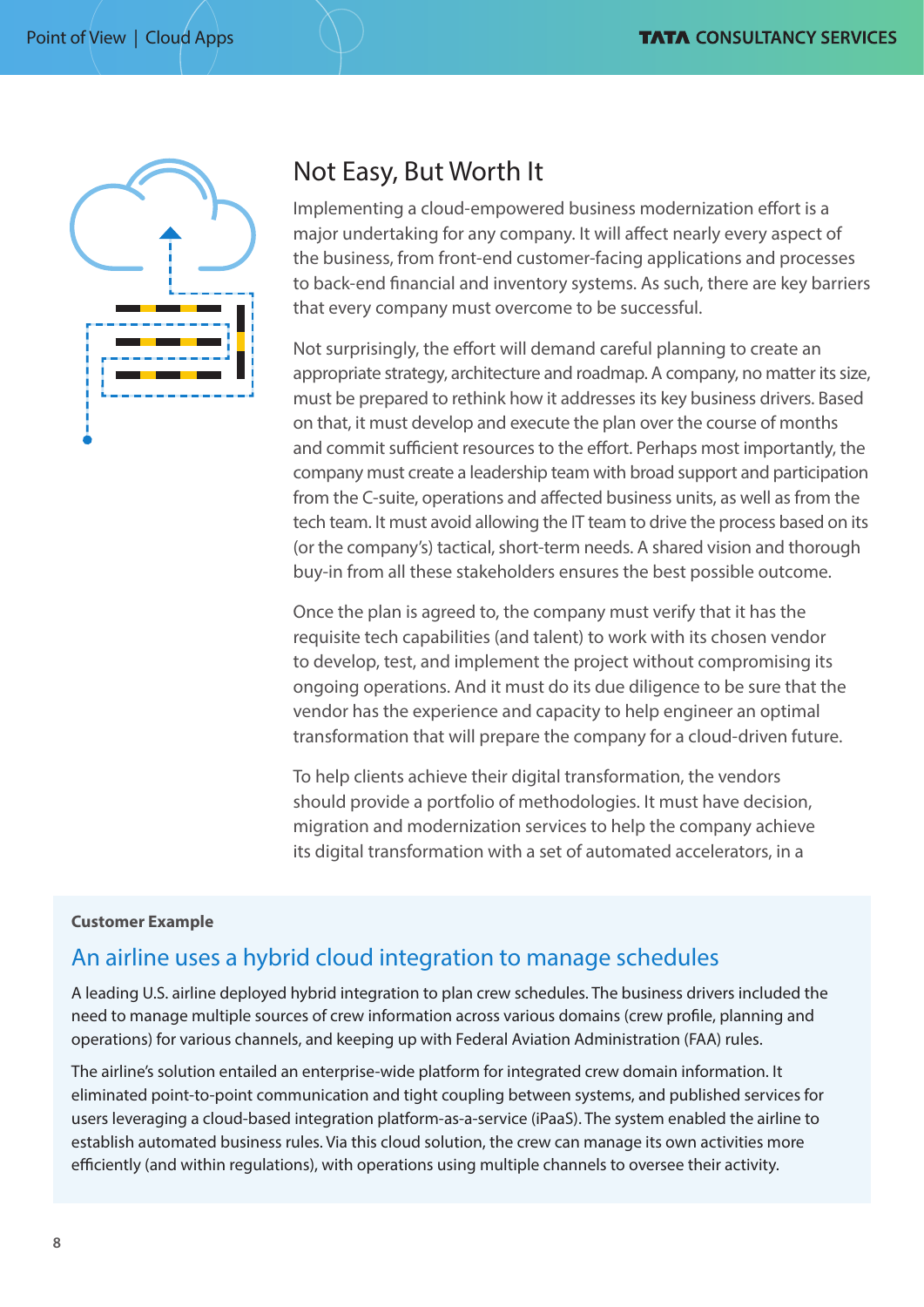factory-delivery model. And it must offer a full range of capacities to implement microservices, serverless architecture, containers, ecosystem intermediation, and hybrid integration.

Finally, it must possess business-context knowledge to help customers achieve their application transformation and capture new opportunities.

Once cloud migration is complete, companies must be organized to innovate and iterate continuously lest the point of the migration be missed. With a well-designed cloud-based digital transformation, future innovations will be far easier and quicker to implement.

# A Business Imperative

Technology is reshaping the world of commerce in profound ways. Companies like Amazon, Lyft, Google and Netflix are redefining customer expectations, and those expectations now apply across their interactions with all industry sectors, from hospitality to banking, from transportation to entertainment. Customers expect all their interactions to be seamless; they expect the companies with which they interact to respond to them quickly, knowing who they are and the history of their past transactions.

Only cloud-based solutions offer the agility and power needed to accomplish that. We believe that there is simply no way to compete in the modern business world without embracing the cloud and capitalizing on its potential for digital transformation. Call it future-proofing the business. Companies ignore the cloud at their peril, and those who embrace it early and most effectively will be prepared to deliver a superior customer experience while benefiting from a host of operational improvements.

As we have stressed, the key to successfully deploying cloud solutions is developing a strategy, architecture and an implementation roadmap that incorporates the company's vital business interests and drivers. If the company has not already done so, establishing a cross-functional team with the authority and capacity to carry out the cloud-empowered strategic transformation is an urgent business imperative.

*Companies who embrace cloud early and most effectively will be prepared to deliver a superior customer experience while benefiting from a host of operational improvements.*